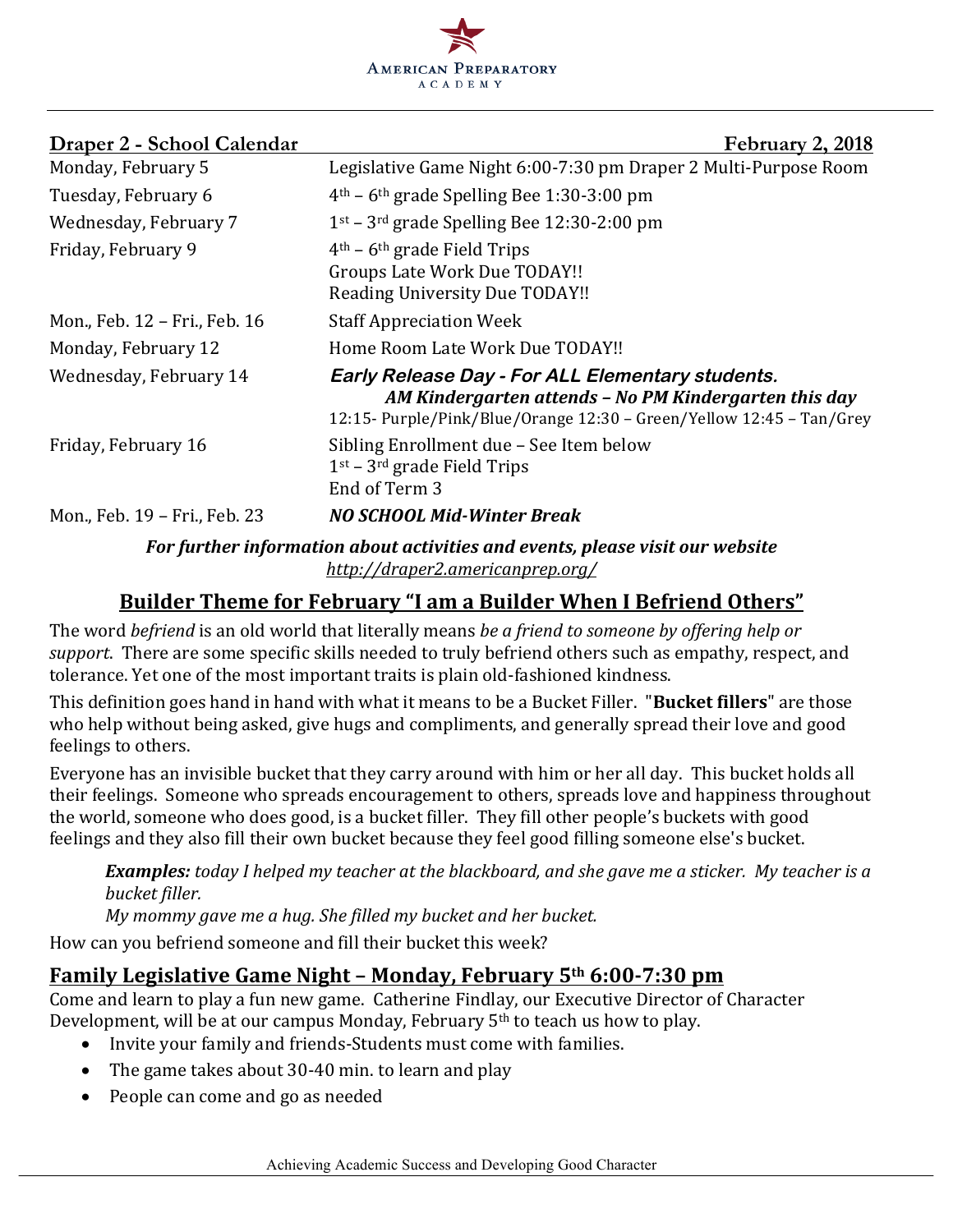

- Game instructions will be given on each  $1/2$  hour mark
- Free popcorn and water will be provided!!

Come join the fun!!

#### **December Builders – I am a Builder When I Look for Ways to Serve Others" Kigatsuku**

Mrs. Martir – Lucy Lybbert Mrs. Elliot - Claire Mason Mrs. Hooton-AMK – Holland DeGraaff Ms. Guziak - Lucy Tippetts Mrs. Bailey-AMK - Sonia Bleazard Mrs. Hyer - Daniela Booth Mrs. Hooton-PMK – Kaleb Falatea Mrs. Lawrence - Jose Aguilar Mrs. Bailey-PMK - MaKyla Warner Mrs. Sandhu - Irvin Rivera-Perez Ms. Bodtcher – Neeharika Agrawal Mrs. Bodily – Rachel Parke Ms. Callister – Mariano Tovar Ms. Chappell - Kyle Bergquist Mrs. Dayberry – Ember Goff Mrs. Erickson - Ashtyn Garn Mrs. Henry – Brooklyn Estes Ms. Gray - Eran Gordon Mrs. Davis – Brynlee Canning and Mrs. Hall – Ryan Pemberton Mrs. Foster – Melanie Smith Ms. McGrath - Kevin Morales Mrs. Glad – Aisha Puri Ms. Beal - Talia Brown Ms. Robinson – Marcus Malupo Mrs. Clayton - John Cisneros Mrs. Stanford – Anant Gill Mrs. Cox - Wes Reeves Mrs. Gow – Edward Kwak Mr. Henderson - Ava Nelson-Rogers Ms. Bohls – Saijal Kaur Ms. Larsen - Natalie Dickison Mrs. Herrera – Brynlee Baker Upper Staff Builder - Lianna Arabyan Mrs. Madsen - Alicia Challis Mrs. Strong – Sushmita Venkatesh Mrs. Wanner - Jordan Espinoza Lower Staff Builder - Mrs. Dayberry

#### **December Reading University -**

Mrs. Martir – Zoe Parrish Mrs. Elliot - Diego Moreno Mrs. Hooton-AMK – Erica Smith Ms. Guziak - Gaurika Sudha Mrs. Bailey-AMK – Risam Thapa Mrs. Hyer - Ashlynn Hill Mrs. Hooton-PMK – Tait Adamson Mrs. Lawrence - Abbi Gorringe Mrs. Bailey-PMK – Whitney Dumas Mrs. Sandhu - Annika Ludwig Ms. Bodtcher – Britain Ahlstrom Ms. Bodily - Parker Hatch Ms. Callister – Anabelle Quintana Ms. Chappell - Lillie Phillips Mrs. Dayberry - Denzzel Franco Mrs. Erickson - Eiden Kwak Mrs. Henry – Ayden Klebic Ms. Gray - Shritha Sudhini Mrs. Davis – Lyla McLelland Mrs. Hall – Keanna Borjon Mrs. Foster – Claire Olafsson Ms. McGrath - Jackson Friedli Mrs. Glad – Magy Rodriguez Ms. Beal - Hailey Bressard Ms. Robinson – Mila Bleazard Mrs. Clayton - Evie Rasmussen Mrs. Stanford – Mia Warner Mrs. Cox - Hayden Monsen Mrs. Gow – Jane Smith Mrs. Gow – Jane Smith Mrs. Gow – Manav Singh Ms. Bohls – Thiago Taquemasa Ms. Larsen - Alex Neibaur Mrs. Herrera - Keegan Timmins Mrs. Madsen - Jorge Rodriguez-Vega Mrs. Strong - Amartya Sreenivas Mrs. Wanner – Michael Lindstrom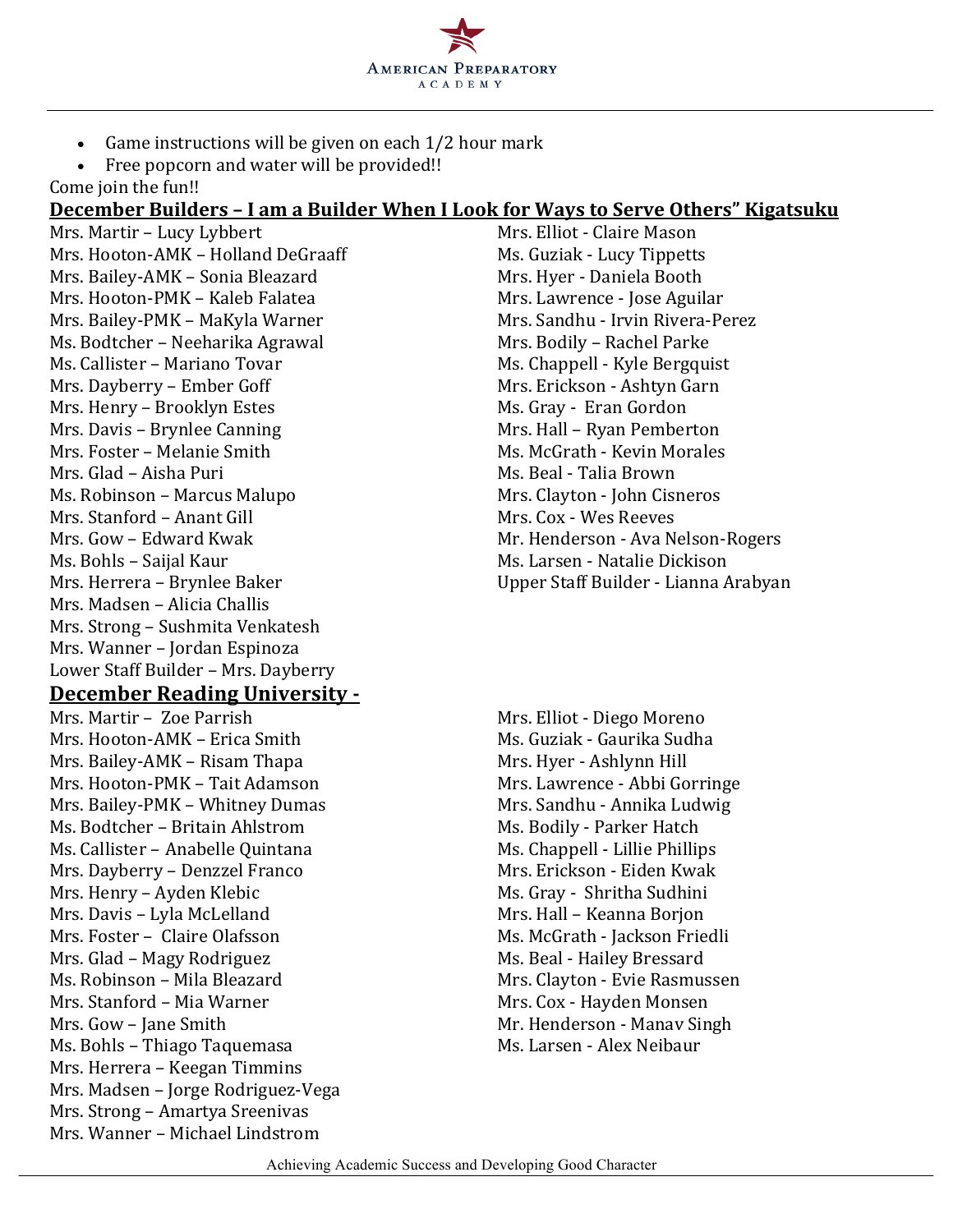

# **Field Trip Donations**

This year we would like for our students to ride busses for their field trips. Our elementary students, grades 1st through 6th, take 2 field trips per year. They are coming up very quickly!! Lower field trips - Friday, February 16<sup>th</sup> and Friday, May 18<sup>th</sup>.

Upper field trips - Friday, February 9th and Friday, May 11th.

Kindergarten will go to the zoo for their end of year field trip. This trip has not yet been scheduled, we will let you know as soon as it is.

In order to be able to provide busses, we will need your kind donation of \$11.00 per field trip or, \$22.00 per year. This service will provide a safety factor that we have not been able to provide in the past. Friends of APA (American Preparatory Education Foundation), is graciously heading up this campaign.

#### Go to the link below to make your online donation **https://www.americanprepfoundation.org/programs**

If you would prefer to send in a check, make it out to APEF.

Also, if you are able to donate a little bit more, for our families who may not be able to afford this extra cost in their budget, please feel free to do so.

# **Chores For Rory Campaign**

We are excited to announce a special campaign as part of our Week of Caring and Sharing coming in February. "Chores for Rory" is a fundraising event for the elementary students to honor their classmate Rory Moore, who passed away last fall. Our goal is for every elementary student to earn one dollar to contribute to our "Chores for Rory" fund. With the money the students raise, we are going to purchase a special playground bench in her honor. This is a great way for our elementary students to get involved and we are asking parents to help your children find simple chores they can do to earn a quarter per job. We are going to start collecting the money on Monday, February 5 and will accept donations through Friday, February 16. We encourage you to provide chores so that your children can participate. There will be collection jars in the main office and in the office at the top of the stairs. Students may put money into the jars before and after school and during recess.

### **Celebration/Re-enrollment Meetings**

It's that time of year to make a choice about your children's school. At American Prep we first fill our seats for the upcoming year with our current students. If your students are planning on attending American Prep for the 2018-2019 school year you must attend one of these meetings. We have scheduled 12 meetings and are publishing these early so each family has plenty of opportunity to arrange schedules to attend. Thank you for jumping in and attending early.  $\odot$ Please sign up at the link below, to attend one of our meetings. We want to make sure that we have the space and your enrollment information ready for you.

http://www.signupgenius.com/go/20f0a45aea828aafc1-celebration

#### *Please note - if you will have students attending the Draper 3 campus, you will need to attend a meeting at their campus.*

*Monday, March* 5<sup>th</sup> - Annual Celebration/Re-Enrollment Meeting - 6:30 pm MP room *Tuesday, March*  $6^{th}$  – Annual Celebration/Re-Enrollment Meeting - 2:30 pm & Gym & 6:30 pm MP **room**

*Wednesday, March 7<sup>th</sup> - Annual Celebration/Re-Enrollment Meeting - 1:30 pm Gym & 6:30 pm MP* **room**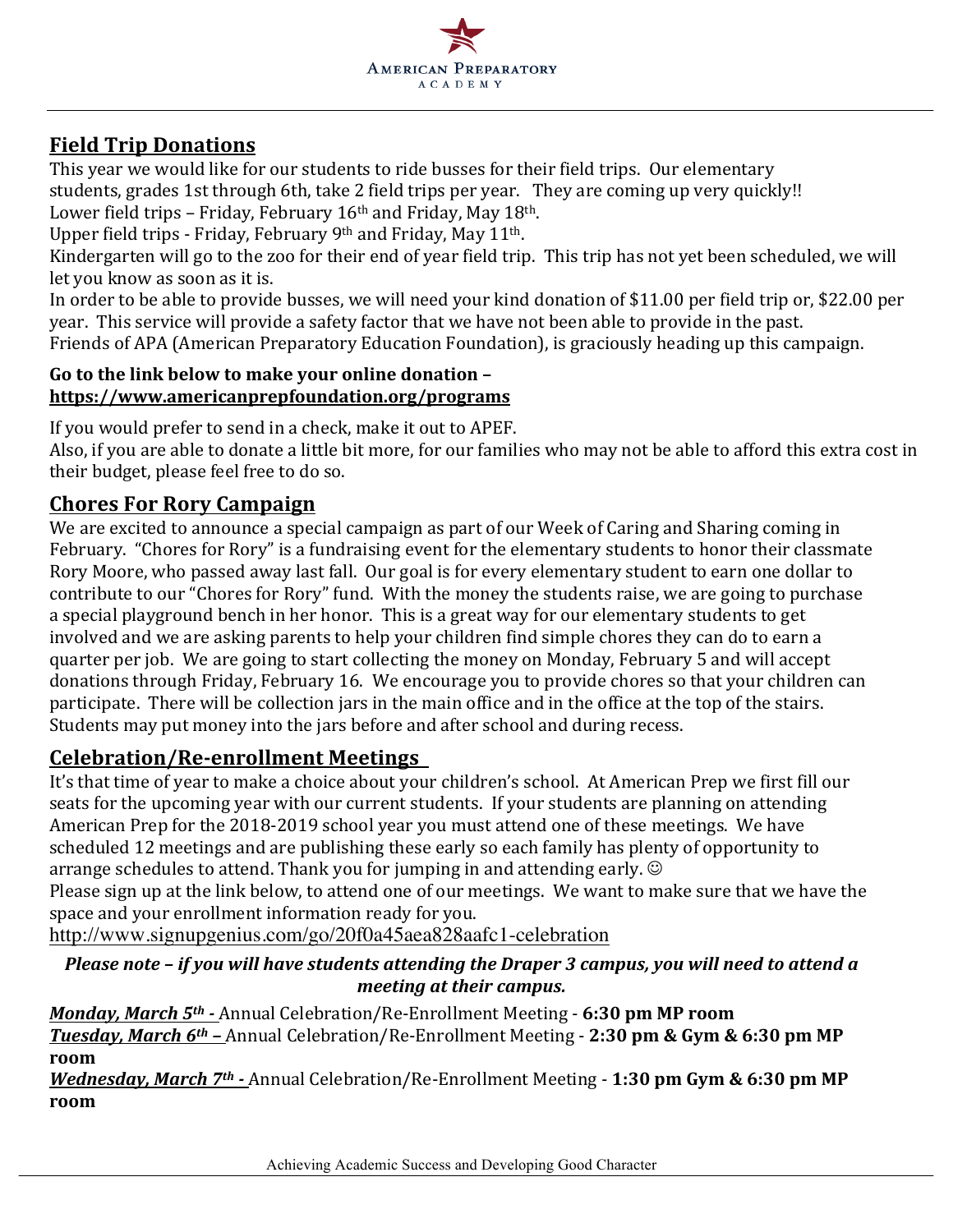

**Thursday, March 8th - Annual Celebration/Re-Enrollment Meeting - 12:00 pm Upstairs MP** room. Come eat your lunch with us and if you have extra time, volunteer until your students are out of school.

*Friday, March 9<sup>th</sup>* – Annual Celebration/Re-Enrollment Meeting - 8:15 am Choir room *Tuesday, March 13th - Annual Celebration/Re-Enrollment Meeting - 2:30 pm Gym & 6:30 pm MP* **room**

*Wednesday, March* 14<sup>th</sup> - Annual Celebration/Re-Enrollment Meeting - 1:30 pm Gym & 6:30 pm MP **room**

**Thursday, March 15th - Annual Celebration/Re-Enrollment Meeting 12:00 pm Upstairs MP** room. Come and eat your lunch with us and if you have extra time, volunteer until your students are out of school.

## **Chess Tournament**

Attached to the electronic form of this newsletter is information about a chess tournament to be held Saturday, February 10<sup>th</sup> at Mountainville Academy. If this is something you are interested in, please take the opportunity to sign up. This is not an APA sponsored activity, we will not be taking care of the sign-ups or transportation. This is an additional opportunity for your student who is interested in playing chess.

#### **Be A Hero For Our Students**

Are vou passionate about your child's after school programs and activities? Do you want to institute a new staff appreciation initiative? Are you concerned about APA families who are experiencing hardships? Have you dreamed of establishing a scholarship? Do you have innovative ideas about how to fundraise? Is your business looking for a sponsorship opportunity? Do you enjoy working with creative, capable individuals? Are you curious about who we are and what we do?

If you are looking for a way to contribute to APA, this is the time. *Friends of APA* is looking for volunteers with a variety of imaginative ideas, talents, and skills. We provide financial support and resources to enhance the learning environment of our students and our organization is evolving right now!

Think about the last time you contributed your time and talents to an important endeavor. How did you feel - confident, compassionate, connected? Those heroic feelings result in greater energy, less depression, and increased self-worth.

**Be a hero for our students by giving just a few hours a month!** Are you passionate about marketing, organizing, writing, photography, web design, event planning, social media, program development, donor recognition, or community outreach? *Sign up, ask questions, or provide feedback by contacting Whitney Haselden* whaselden@apamail.org

### **Volunteer Opportunity!!**

We love and need our APA volunteers! If you have not been in to help this year (or you have and want to be more involved) please come into the school and volunteer! There are jobs in your students' classrooms, in the office, and all throughout the school that we need our volunteers to help us with!

There are lots of ways to help:

- 1. Stop by the school and we will put you to work!
- 2. Email your students teacher and find out how you can help.
- 3. Email the elementary director, lindsay.campbell@apamail.org, to head up a specific task.

There are opportunities for EVERYONE to volunteer! See you at school!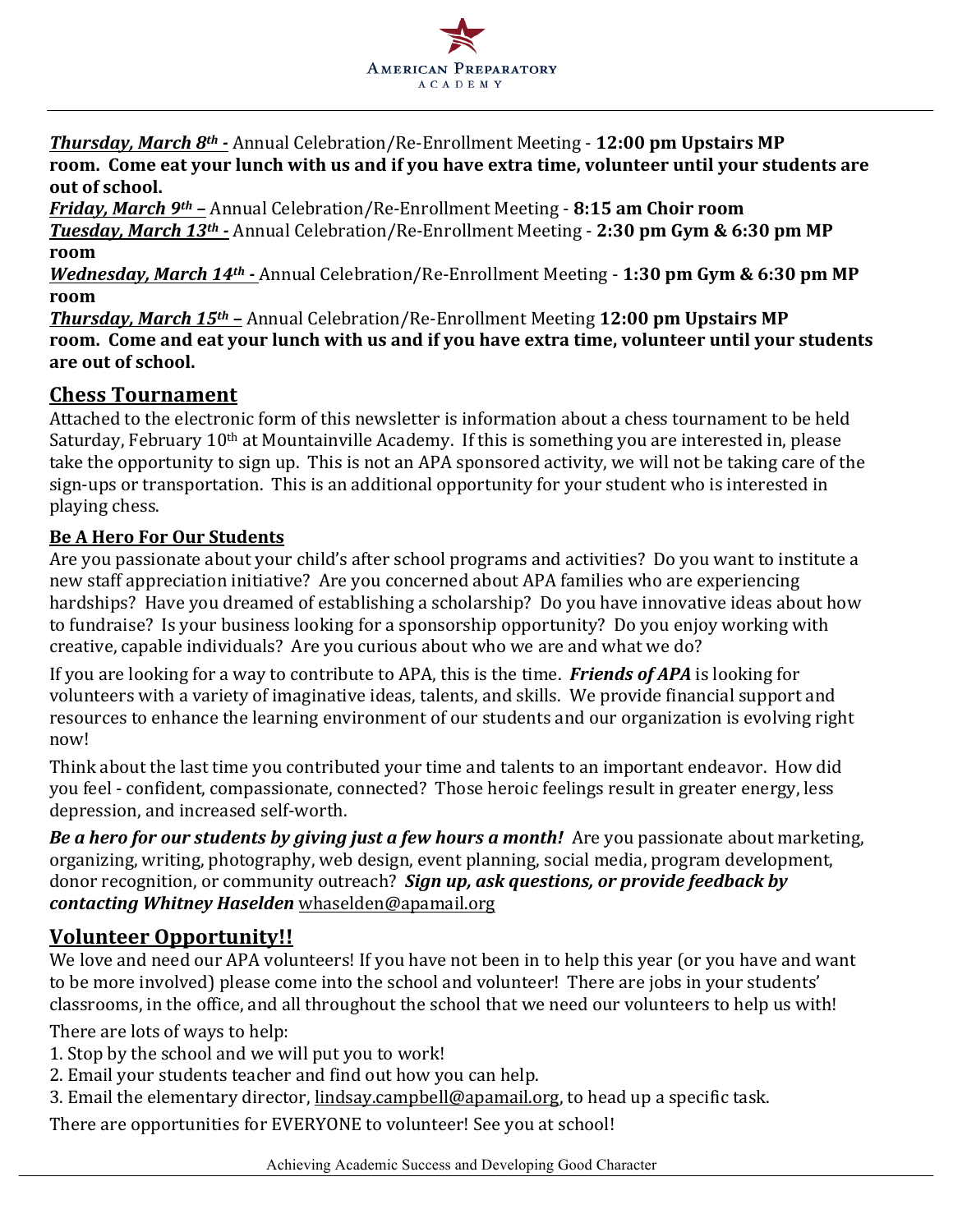

# **Sibling Enrollment**

It is time to begin enrolling our siblings for the upcoming  $2018/2019$  school year. If your student(s) have a *sibling* that will turn 5 before September 1<sup>st</sup>, or if you would like an older sibling to come to APA, please go to the link below and register your sibling. *This application is for SIBLINGS ONLY of students currently attending one of our American Prep schools. Not, cousins, neighbors etc.* https://goo.gl/forms/GtxugbiplHkvHCEf2

The deadline for this application is Friday, February  $16<sup>th</sup>$ .

## *FSO Happenings*

#### **Staff Appreciation Week**

We are proud to announce the theme for our 2018 Staff Appreciation Week. It is "Once Upon a **Time.....**" and coincides with Valentine week so there will be much love and many hearts to go with the fairy tales. We've been grateful for the outpouring of so many volunteers to help so far this year. We've added a new sign up and added to the others so take a look and see what's new. We'd love each and every family to find a way to make this a special week for our "storybook" staff!

Mailbox Treat Sign Up: http://www.signupgenius.com/go/4090a45abac23a1ff2-staff2

Daily Snacks for Break Room Sign Up: http://www.signupgenius.com/go/4090a45abac23a1ff2-staff3

Staff Luncheon Sign Up: http://www.signupgenius.com/go/20f054aaca72ba2ff2-sawluncheon

### **Got Hours??**

Check out the FSO Bulletin Board just outside the Multi-Purpose Room. We love recognizing our amazing parent volunteers! Submit your hours to volunteerdraper2@apamail.org. We would love to see your name there too!

### **Carpool Corner**

The safest way for your student to get in your car is by using the pick-up zones. We have had an increase in the amount of pedestrian traffic into our parking lots during afternoon pick-up. This pedestrian traffic in the parking lot during afternoon pick-up creates a significant safety hazard and the best way to pick-up your student is through the regular queue and pick up zones. Thanks for your cooperation. 

Also, please alternate at the end of our driveway before merging onto Lone Peak and **always** turn right during our peak carpool times. Although this can be inconvenient, it is important for safety reasons and to keep our carpool flow moving. We are allowed to use the inner lane by the curb to merge onto Lone Peak and then you can zipper in to traffic after the light. Thanks again for your cooperation.

### **Want to Form a Carpool?**

Looking for a carpool group? Click here to see our family directory and connect with your friends and neighbors! https://www.zeemaps.com/map?group=1567746

This information is ALWAYS on the APA website on our Draper 2 campus page under the **"Resources" tab.**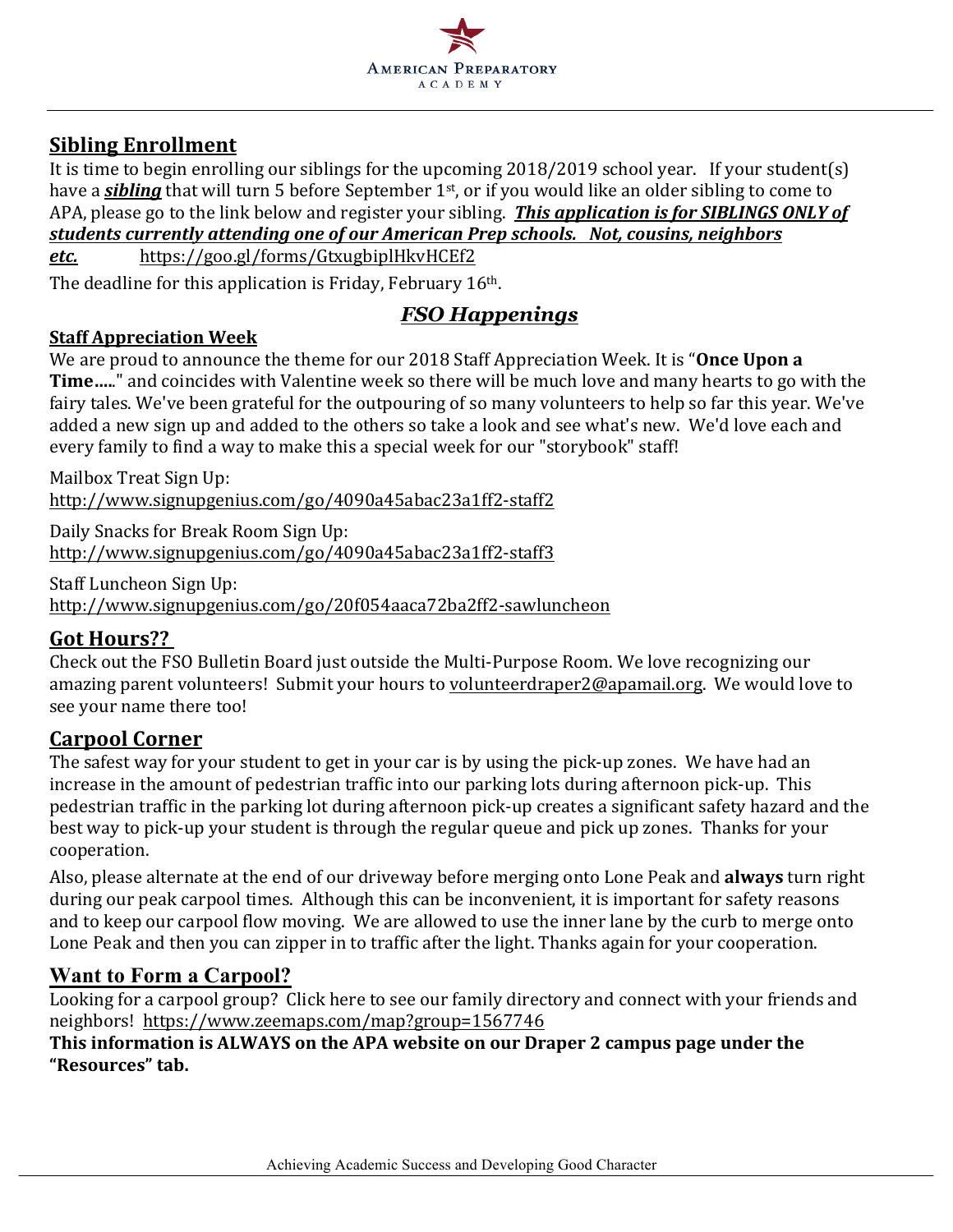

# **From Your Character Development Team**

Galaxy Quest for 5th Grade is March 9th. Galaxy Quest for 6th Grade is March 16th. More info to **come.**

**OUR NAPKIN PYRAMID CHALLENGE** has officially started! Bring in those napkins now until February 14th. The top class in EACH grade will earn a cookie decorating party on February 14th! Good luck! And thank you! (\*napkins to be turned in at the front lobby during lunch time!)

THANK YOU to our sponsor **Mask Costumes** in Salt Lake City. They've helped us get our special visitors (like Tiana) to our school. Check them out the next time you have a costume need, they are amazing. www.maskcostumes.com

Curious about who is coming to visit our school next? It's a visitor who rocks at "befriending others." On February 6th and 7th at our morning assemblies, our next visitor will appear. It's a LOT of fun, and parents are welcome, and encouraged to come join in the magic! It is so awesome to feel the excitement and enthusiasm of our students when one of our special Character Development guests come to visit us.

## **YEARBOOK 2017/2018!!**

We are pleased to announce that we will have a 2017/2018 yearbook!! Our wonderful Yearbook committee, Marion Minson, Jori Thomas and Mandy Brown are diligently working toward making a beautiful book to hold all of this year's memories for our students.

Our vearbook is planned to include all color pages and a sturdy soft cover. If you would like to order a hard cover, there will be a minimal additional cost.

#### **Standard Yearbook Pricing – Before 2/16/18**

Soft Cover - \$12.00 Hard Cover  $-$  \$16.00

## **Yearbook Pricing - After 2/16/18 & before 4/16/18 (Last date orders will be accepted.)**  $SoftCover - $15.00$

Hard Cover - \$20.00

#### **Order online at YBPay.lifetouch.com** with the Yearbook ID code: 13453318

## **Pictures For The Yearbook**

Do you have pictures you would like to have considered for our Yearbook? If so, please send them to the following email address and our Yearbook committee will look at them to possibly add to our Yearbook. d2yearbook@apamail.org

### Love and Logic

"Practice-Skill Building for High Intensity Situations" To read the Love and Logic tip of the week, please go to the following website. https://www.loveandlogic.com/

### *SPORTS*

### **Race Cats Elite Spring Track Registration is OPEN!**

Practices will be held March 12th-June 9th Mondays and Wednesdays from 4:45pm-6:15pm at Corner Canyon High School. Optional Friday trail runs starting April.

In order to use the same jersey for both seasons, our spring track team will carry the same name as our elite fall cross country team, Race Cats Elite.

Achieving Academic Success and Developing Good Character